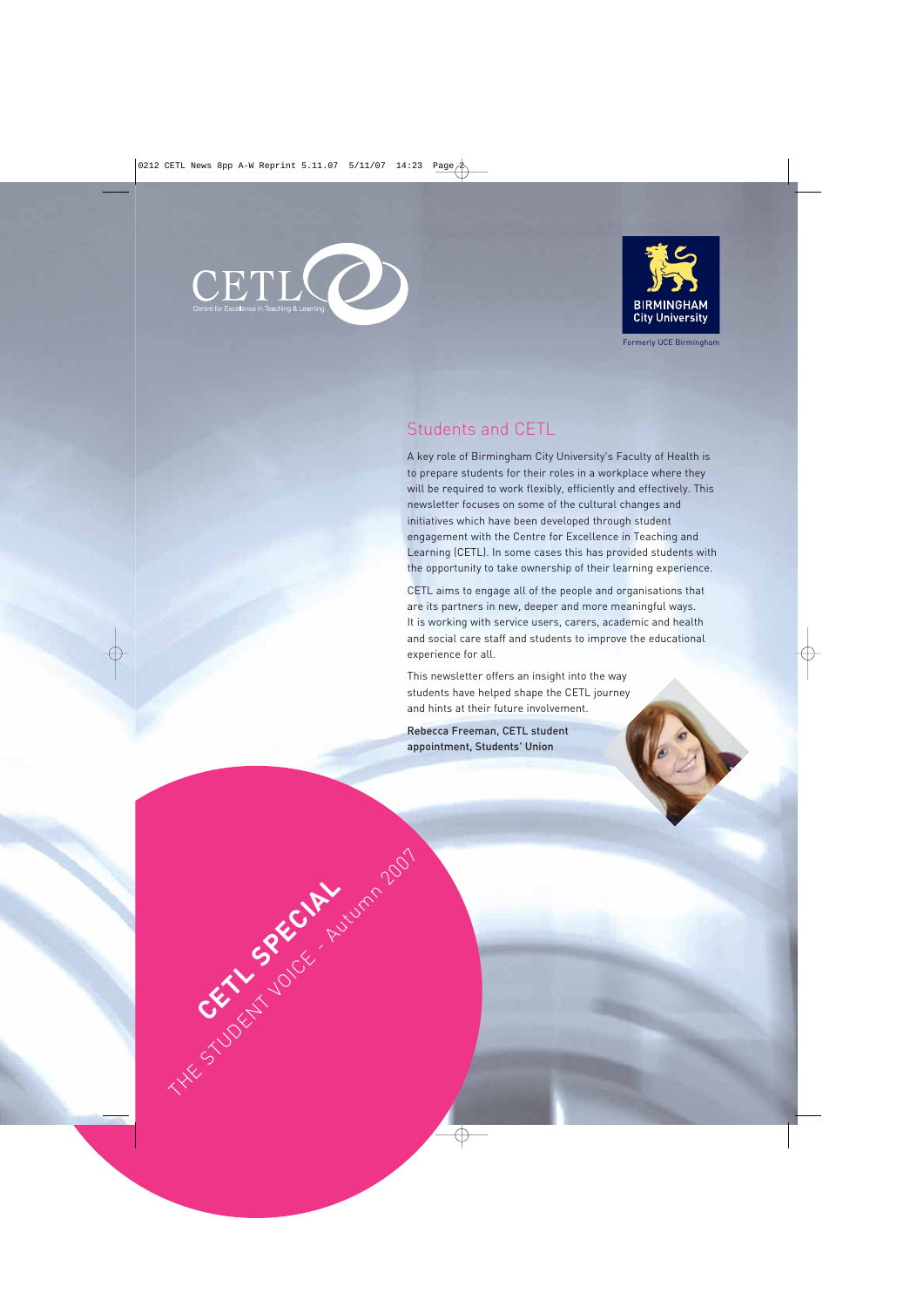# Snapshot of CETL student activities

| April 2005       | President and Representation Co-ordinator of the Students' Union assigned as full<br>members of the CETL Steering and Implementation Groups.                                                                                                                                                                      |
|------------------|-------------------------------------------------------------------------------------------------------------------------------------------------------------------------------------------------------------------------------------------------------------------------------------------------------------------|
| November 2005    | Series of consultation groups focusing on the student experience feed into the Major<br>Review of Health Care in 2006.                                                                                                                                                                                            |
| Summer 2006      | Competitions to encourage students to write critiques of learning tools.                                                                                                                                                                                                                                          |
|                  | Internally - Student placement toolkit developed for students going out on placement for<br>the first time, students asked to provide 500 word critique of toolkit and entered into a<br>prize draw.                                                                                                              |
|                  | Externally - Students submit a critique of an e-learning tool for competition run by<br>Collaborative e-learning Symposium and win a place at the annual conference in June.                                                                                                                                      |
| September 2006   | Students act as part of selection process for 2006/07 Learning and Teaching Task group,<br>feedback incorporated and used to advise those selected.                                                                                                                                                               |
| October 2006     | Students and staff from Birmingham City University attended leading to joint publications<br>and presentations.                                                                                                                                                                                                   |
| October 2006     | Joint Birmingham City University, Huddersfield and Sheffield Universities project on<br>Learning in Practice held at Buxton. Students and staff from Birmingham City University<br>attend, leading to publication and presentations.                                                                              |
|                  | October - December 2006 NMC pilot project on simulation and practice learning. Over 1000 nursing students<br>participate.                                                                                                                                                                                         |
| December 2006    | Society for Research into Higher Education (SRHE) conference - joint staff and student<br>presentation on inter-professional learning.                                                                                                                                                                            |
| February 2007    | CETL Student Network event hosted by Birmingham City<br>University and attended by students and staff from over<br>30 CETLs and the Higher Education Academy.                                                                                                                                                     |
| April 2007       | Students as key members of the Faculty's process<br>re-design project looking at re-designing Faculty<br>processes based on lean principles.                                                                                                                                                                      |
| May 2007         | International Council of Nurses conference<br>- joint staff and student presentation on<br>practice hours and relation to competency.                                                                                                                                                                             |
| <b>July 2007</b> | RCN Education Joint Education Forums conference -<br>joint staff and student presentation on practice hours<br>and relation to competency.                                                                                                                                                                        |
| Summer 2007      | Trial of 'Moodle' electronic resource and forum site and<br>introduction of termly student rep forums to develop<br>support for student reps whilst at university and<br>on placement. This project will feed into the<br>re-development of the University's Student<br>Representation system for September 2007. |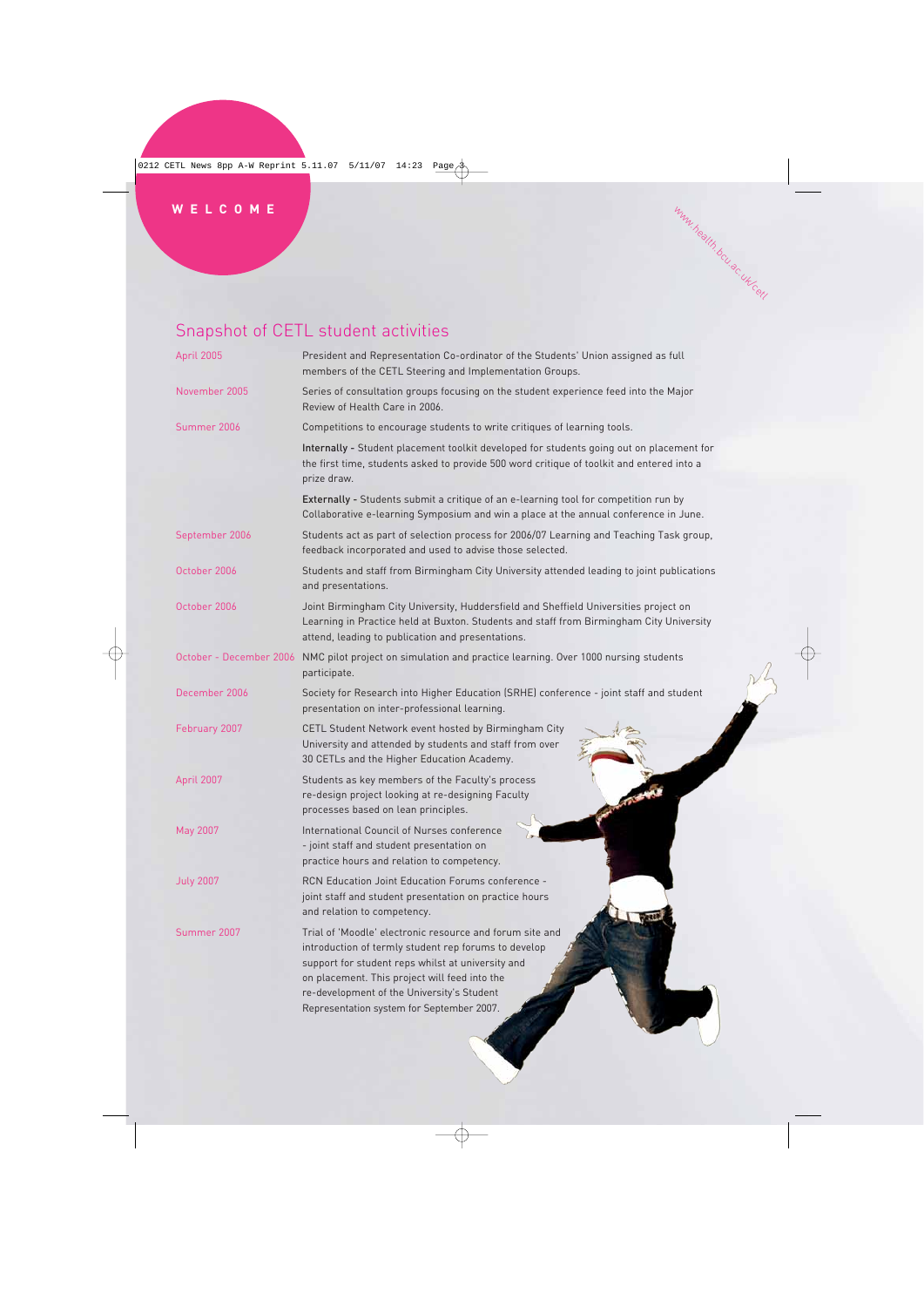## Simulation and Practice Learning Project

Between September and December 2006 Birmingham City University piloted a Simulation and Practice Learning Project, one of 13 national pilot sites, on behalf of the Nursing and Midwifery Council (NMC). During the project period over 1000 pre-registration students (from all four branches of nursing) engaged in simulation activities exploring whether students can develop key clinical skills through simulation as they occur in practice.

Students involved in the initiative had up to one day per week out of their placement in which to engage in simulation activities. All activities took place in the new simulation and skills centre in Seacole Building, Edgbaston Campus. Significant CETL funding has supported the new skills centre in moving forward with replicating multi-functional primary and secondary care environments. These flexible and multi-purpose learning spaces enable students to practice and develop health care skills in a safe and supportive, replicated workplace environment.

The NMC initiative involved partnership with 11 major service providers. The outstanding contributions from students and staff created a culture conducive to learning, with on-going feedback informing the programme and enhancing the experience. The very positive findings were reported to the NMC in January 2007.

"As a third year nursing student being involved in the ward simulation experience, I was initially apprehensive. However, after taking part, I felt it had so much potential, so I decided to become more involved in the project. I feel that simulation is a fantastic concept that brings together existing nursing skills with new ones in a safe learning environment. The potential to recreate real complex incident scenarios makes the simulation environment invaluable. I feel that a simulated nursing environment gives people the opportunity to go over skills which they may not have visited for some time, in a safe controlled environment, and without fear of intimidation or 'getting it wrong'. I have often heard stories of students who have made it to the end of year three, and even qualified staff nurses, who have completed nurse training without practising certain skills which they fear they are poor at doing. With simulation, these weaknesses can be identified, and skills enhanced. Therefore, I have no doubt that this virtual environment will have the capacity to generate highly skilled, confident staff nurses in all areas, which, in the current climate of few jobs, will make Birmingham City University students stand tall among the rest."

#### Alwyn Scott, BSc (Hons) Nursing

The NMC collated all pilot site findings and reported at an NMC council meeting in June 2007. An additional Faculty newsletter summarising the project findings will be circulated in spring 2008. For the future, the project clearly recognises the far reaching impact that simulation has had upon the student learning experience. Not only has the simulation environment altered the dynamics of learning and teaching within these courses, but it has also altered the students and staff perceptions of the University as a learning environment. As one member of staff stated:

"For me, I watched a nervous bunch of apprehensive students grow and develop; the difference in them in just two exposures to simulation was breathtaking. They started to talk about team work, delegation and putting into practice what they had learnt. They asked very pertinent questions, the group supported each other; no one laughed at what may seem silly, all were eager for the answer and to share their own personal experience of practice. They wanted to learn, they could see the relevance of what they were learning, they were enthused and wanting more, they were constructive in their criticism of each other and supported. They also realised that the people teaching them could not only talk the talk but walk the walk."

Carol Doyle, Head of Department, Practice Learning

If you would like to know more about the initiative please contact gerri.nevin@bcu.ac.uk.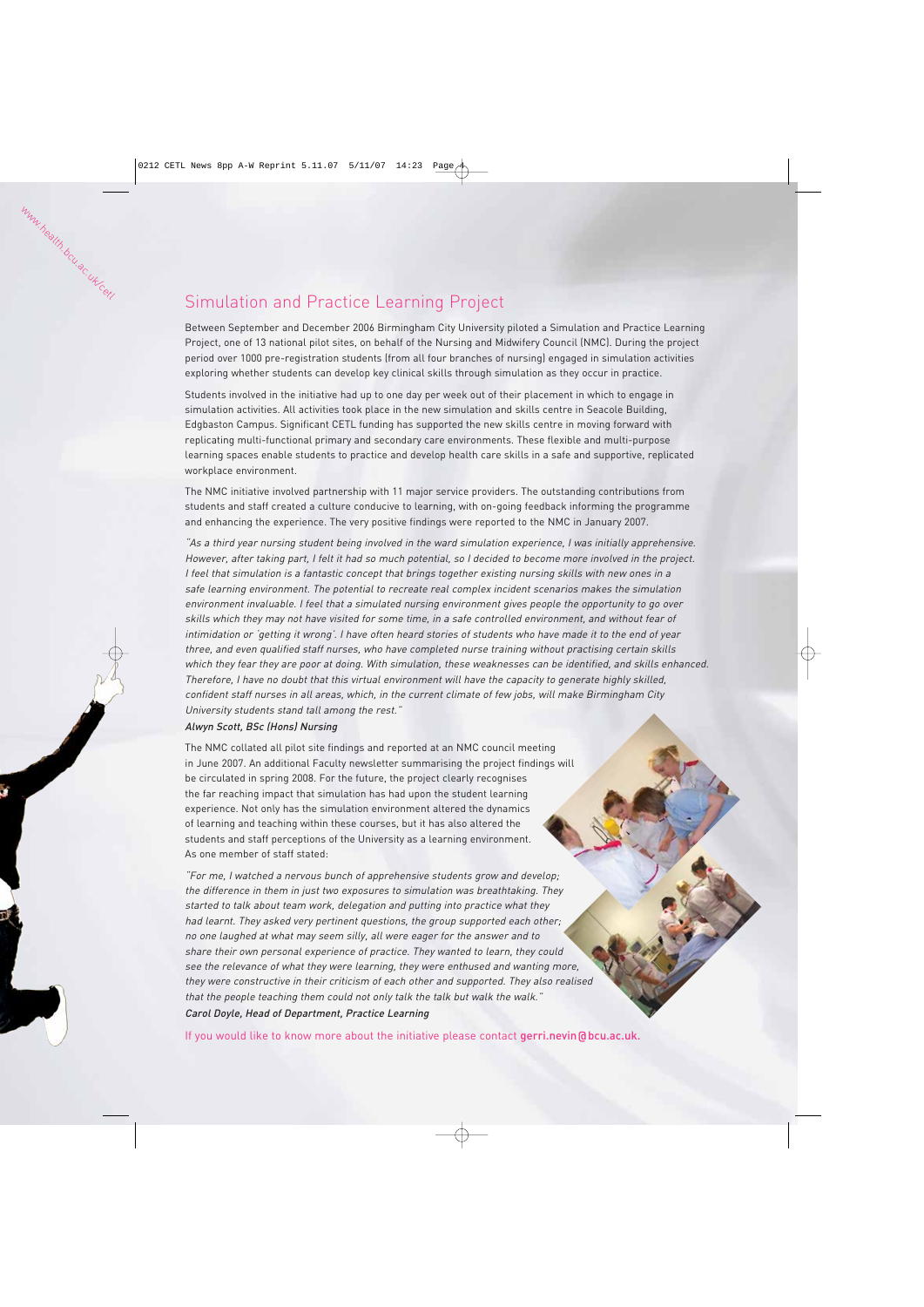### SRHE Conference

In October 2006, a group of student volunteers, academic and support staff met to discuss the Inter-professional Learning (IPL) Programme in the Faculty of Health and to develop this into a paper for the Society for Research into Higher Education (SRHE) conference.

The Faculty's IPL Programme aims to ensure that students from different professions are able to work together within a health and social care setting, to ensure the best possible standards of care for service users. The group began by considering the challenges generated by learning about inter-professional working on campus and in the workplace and identified some of the costs and benefits of IPL to different stakeholder groups. It then worked these views into a role play to illustrate the complexity of balancing these expectations in the development of an IPL programme. It was this role play that was presented to the conference, which was followed by a discussion. The group now intends to write a paper about IPL and the experiences of being a small inter-professional learning group.

"Attending the conference allowed me to broaden my horizons and the planning helped me to see the different points of view that exist in a health care setting, I felt like my suggestions and opinions actually mattered."

#### Angela Akobi-Ebhote, BSc (Hons) Nursing

The group felt that the most interesting aspect of the exercise was not so much what they gained from the presentation, but what they gained individually, and as a group, from the learning process involved in working together to prepare for, and present at, a conference.

"The experience provided an excellent opportunity to find out about the student experience outside the normal box and to see current research from their (the students) point of view."

Julie Nettleton, Director of Curriculum Change, Faculty of Health

## Learning in Practice - Partnership project with Universities of Huddersfield and Sheffield

This tri-university project focused on the practice learning experience of nursing students. There has been much anecdotal evidence of students not being fully employed whilst in practice, and stories are told of the means by which students and practice staff aim to fill the unallocated slots of their 2,300 hours.

The UK Council of Deans and Heads of Schools has repeatedly asked for a review of the 2,300 hour interpretation, pointing out that Allied Health Professionals need many fewer hours in practice, despite having the same level of patient care responsibility on registration.

These shared concerns resulted in the three universities working together and taking a group of students away for two days to: determine their views on this subject; and see if they had any comparable experiences. It will not surprise you to know that the students immediately identified with the cases put forward by students from other universities. Some of the stories and quotes were very enlightening and will be employed later on as this exciting group continues to work together. Plans include a desire to publish articles on the subject in the nursing press and the group has recently been invited to present its findings at the International Council of Nurses conference in Japan.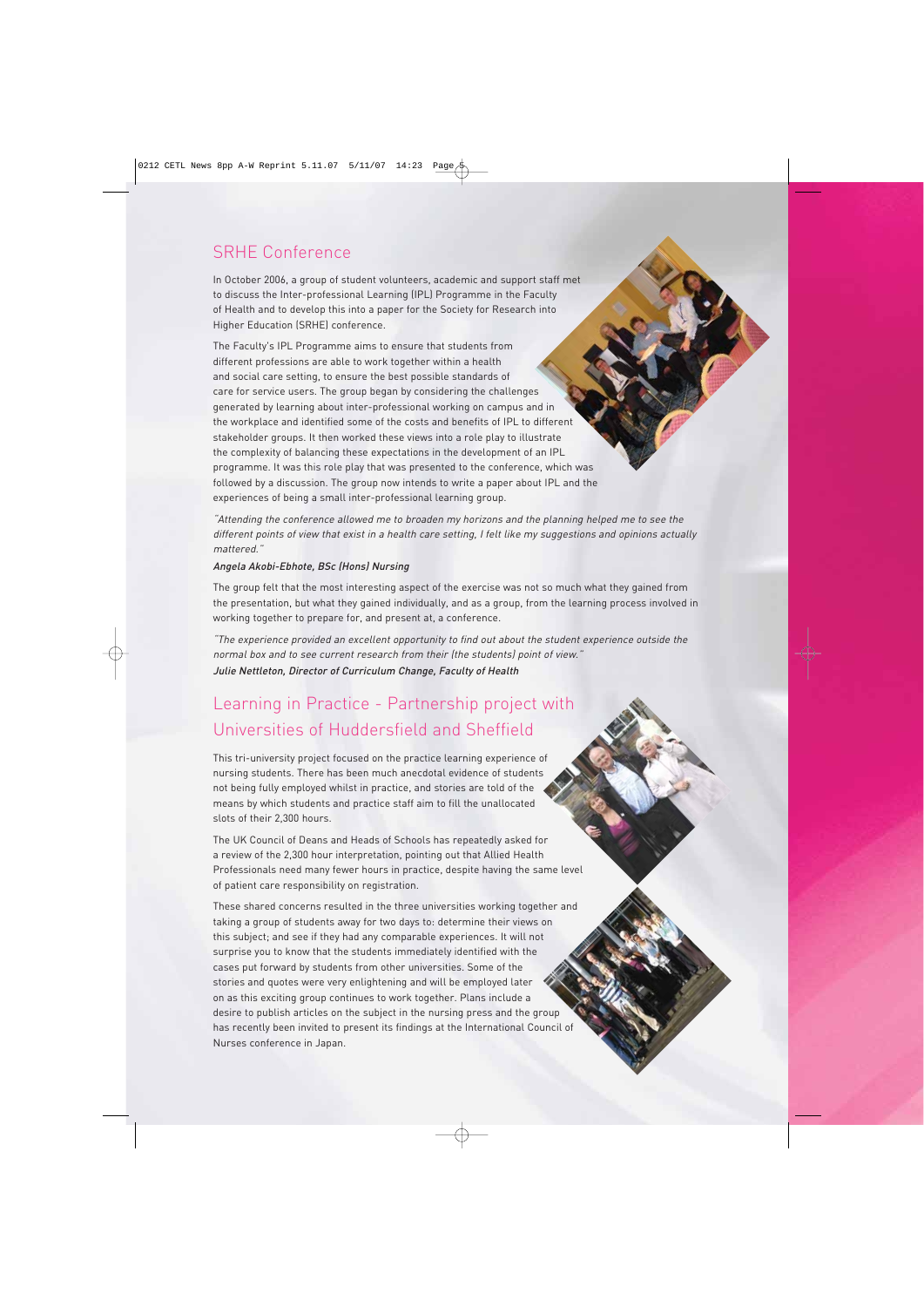## The CETL Student Network Launch Event, Birmingham City University, 12 February 2007

The CETL Student Network was officially launched on 12 February 2007 at Birmingham City University. The Student Network is an informal community of students involved in activity across all 74 CETLs. The group is supported by a committee of student's working with CETLs from around the UK and the Representation Co-ordinator at Birmingham City University.

#### The Network's aims are to:

- Promote student participation and involvement
- Build CETL communities
- Raise the profile of each individual CETL

#### There is a huge range of ways in which students are involved with CETLs around the country, depending on the focus, ethos and flavour of each individual CETL. These include:

- Involvement of the student body in exchanges, trips and visits, individually or in learning sets
- Paid employment, sabbaticals or internships, placements, secondments and student ambassadors for students whose CETLs fund this
- Student involvement in the design and use of CETL learning spaces, publicity and materials development
- Groups of students engaging more fully with their learning as a result of CETL enhancement activities
- Studentships in which students undertake scholarly activity in relation to the aims of CETL
- Student involvement with the evaluation of CETL activity

We invited each student to bring a key member of staff from their CETL with them to the launch event. 70 student and staff representatives from 30 different CETLs and the HEA attended the event.

The Dean of Faculty welcomed the attendees to the event. This was followed by a presentation from Brenda Smith, Associate Director at the Higher Education Academy (HEA), which focused on the HEA's goals for student engagement. Each CETL was asked to bring a poster outlining student participation to share with others. These were displayed during a long lunch to enable attendees to network and share ideas. The afternoon focused on a world café activity to encourage attendees to work together to consider key questions relating to student participation in learning and teaching.

Following a number of requests for the student participation posters and world café date to be collated into a publication to be sent to each CETL, the committee is working with the HEA to make this available. Results from the event were presented at the HEA CETL conference in March and the HEA annual conference in July 2007.

I look forward to it doing great things. Bob Hunter, Project Co-ordinator, Higher Education Academy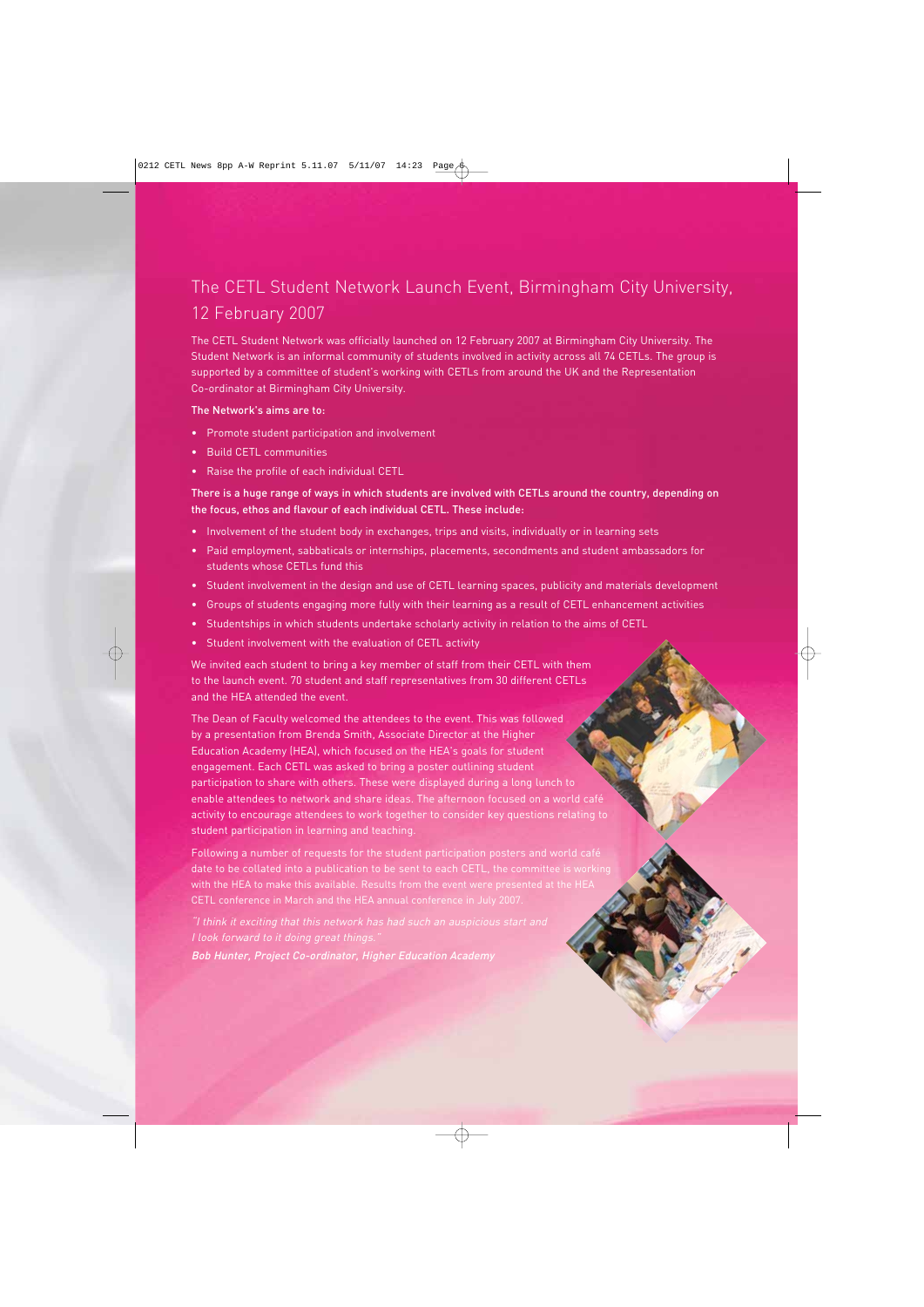## New alliances - University of Pittsburgh

In May 2005 a team led by Stuart Brand, witnessed a presentation at the International Council of Nurses Conference from the School of Nursing at the University of Pittsburgh (PITT). This innovative presentation on the use of simulation in learning struck a chord with the team at the conference and led to much discussion about how such an innovation could impact at Birmingham City University.

In March 2006 a team from Birmingham City University went to Pittsburgh to gain further information on the PITT simulation model and to share ideas. This visit was reciprocated in March 2007 when Dr Helen Burns and Dr Rose Hoffman from PITT visited the University and witnessed the progress made.

The approach to simulation adopted by Birmingham City University, including the use of the Virtual Case Creator and supporting clinical skills sessions, impressed our visitors, as did a variety of other innovations developed by the Faculty. We are pleased to announce that this has resulted in a formal partnership agreement between the Faculty and the School of Nursing at PITT.

#### We anticipate that the partnership will result in:

- Student and staff exchanges
- Joint research and evaluation projects
- Joint publications and presentations
- Greater and regular sharing of innovations and ideas

We will keep you informed of further developments as this partnership flourishes.



## New alliances - University of Hull and Virtual Linac

CETL has provided the funding to enable the Faculty to become a consortium partner with the Department of Computer Science at the University of Hull, which is developing a simulated radiotherapy (RT) training system using a virtual linear accelerator (linac). This simulation system takes a hybrid approach using an actual linac handset (hardware) in combination with a virtual environment (software) to visualise the movement of the equipment as controlled by the handset.

The virtual linac will provide students with the opportunity to practice their psychomotor skills in a 'safe environment'. They can then enter the clinical environment with a basic understanding of treatment techniques and the confidence to move the equipment. This will allow them to concentrate on the acquisition of more advanced technical skills and the development of holistic approach towards patients when in the clinical environment. Staff also anticipate that the virtual linac will transform some of the current modules by allowing a visual approach to many academic modules that are currently taught in a largely theoretical way. This would allow immediate structured links to be made between theory and practice, rather than depending upon students to apply theory at a later date, whilst on clinical placement.

The course team will also use the linac to explain more complicated treatment techniques as there is not always the time to do this in the clinical environment and it can be disconcerting for the patient if lengthy explanations are carried out in their presence. Hull has already developed an application for the virtual linac so that students can practice electron skin apposition techniques. This is a demanding technique that often causes students to become anxious when practicing on real patients, as they are touching the patient with a large piece of equipment that requires very precise manipulation. When this application was evaluated 93% of students perceived an improvement in their understanding of this treatment (Phillips et al 2005).

For more information on the project contact julie.hall@bcu.ac.uk.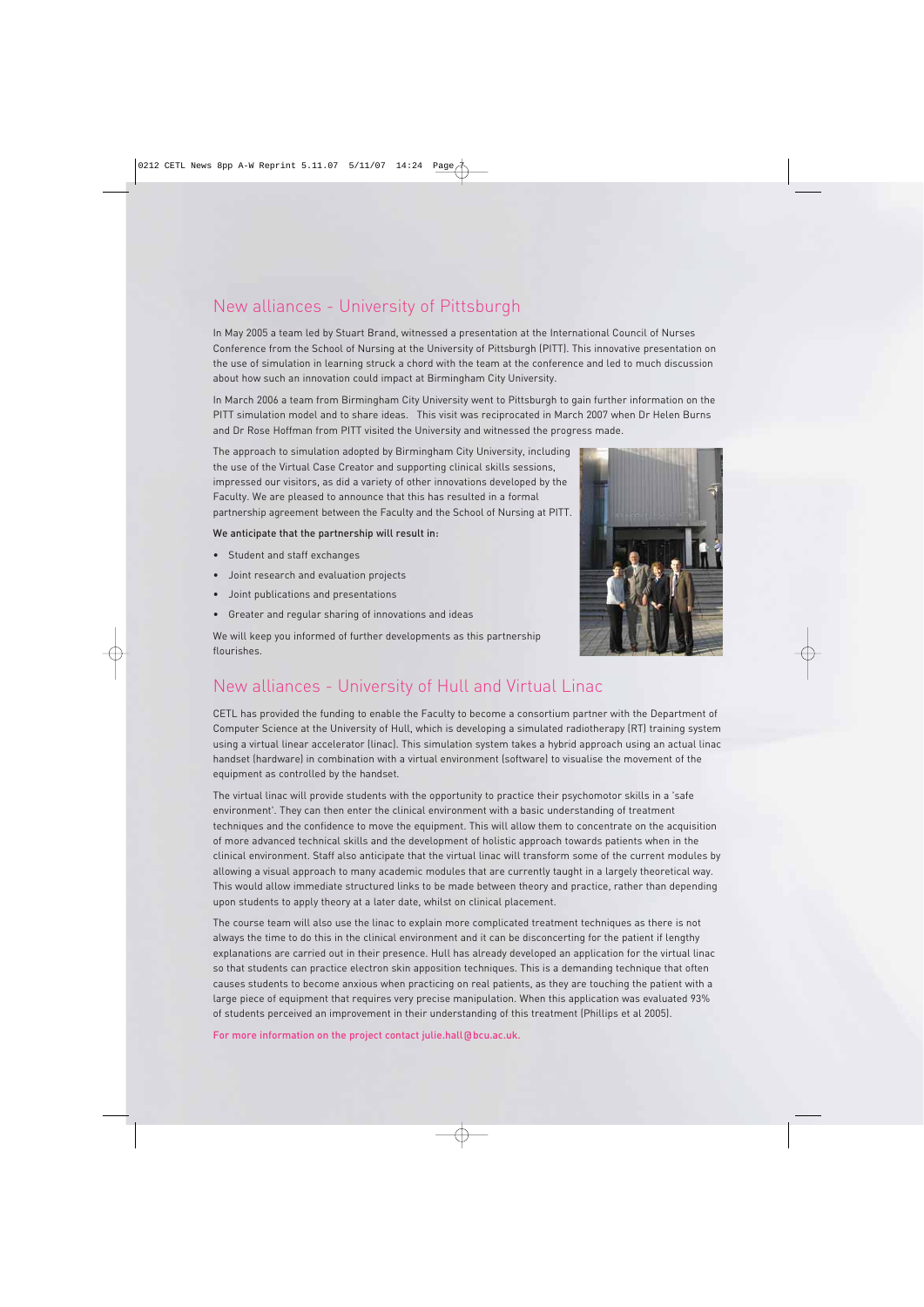### Future CETL work with students

CETL is now beginning a consultation process with students. We want to begin to evaluate how involved students feel they are with CETL and wider Faculty activities, and to find out how, and in what ways, students would like to be involved. One of CETL's goals is to demonstrate to students that the Faculty intends to go beyond consultation and make the pioneering shift in the institutional learning culture that will underpin the process of making effective educational judgements. We hope that this exercise will take us a step closer to that goal and will inform our work in the future.

For further information contact rebecca.freeman@bcu.ac.uk

### CETL Evaluation Network led by Birmingham City University

The CETL Evaluation Network is a national, peer supported and self sustained network that held its lively first meeting in February 2007 at Birmingham City University. This popular event attracted 75 members from 48 UK (including Northern Ireland) CETLs. The majority of members were in research roles and were engaged with internal CETL evaluation activity. The network actively seeks to promote innovative and creative approaches to CETL evaluation.

"It was good to share experiences and begin to form some sort of community of practice" Kim Whittlestone, LIVE, Royal Veterinary College

"The most valuable thing about the event was realising the commonalities between all CETLs in relation to evaluation from approaches to common foci to anxieties"

Yvonne Wollny, CETL for Mental Health and Social Work, Middlesex University

The first national meeting included guest speakers: Glynis Cousin, Senior Advisor from the Higher Education Academy who led the discussion on CETL Self Evaluation; Alan Palmer, HEFCE Policy Officer for Learning and Teaching; and Professor Peter Knight Director, Institute of Educational Technology at The Open University.

Peter led the discussion on CETL mid-term evaluation and the challenges faced by CETL programme evaluators. Workshop sessions included Approaches to Evaluation and Dissemination, The Power of the Visual in Evaluation and Appreciative Inquiry and Organisational Change. After the overwhelming success of the first event at Birmingham City University a following session 'Evaluating for Change' was held at the CETL Annual Network Event at Warwick University and led by Johannah Latchem, Research Assistant from the Centre for Stakeholder Learning Partnerships at Birmingham City University and Co-ordinator of the Network. This session addressed emergent themes from the first meeting; How do we evaluate mobile devices, situated learning, podcasting?; and How can we involve students in the evaluation process? The network and the committee meet quarterly and look forward to welcoming more members.

For further information please contact johannah.latchem@bcu.ac.uk